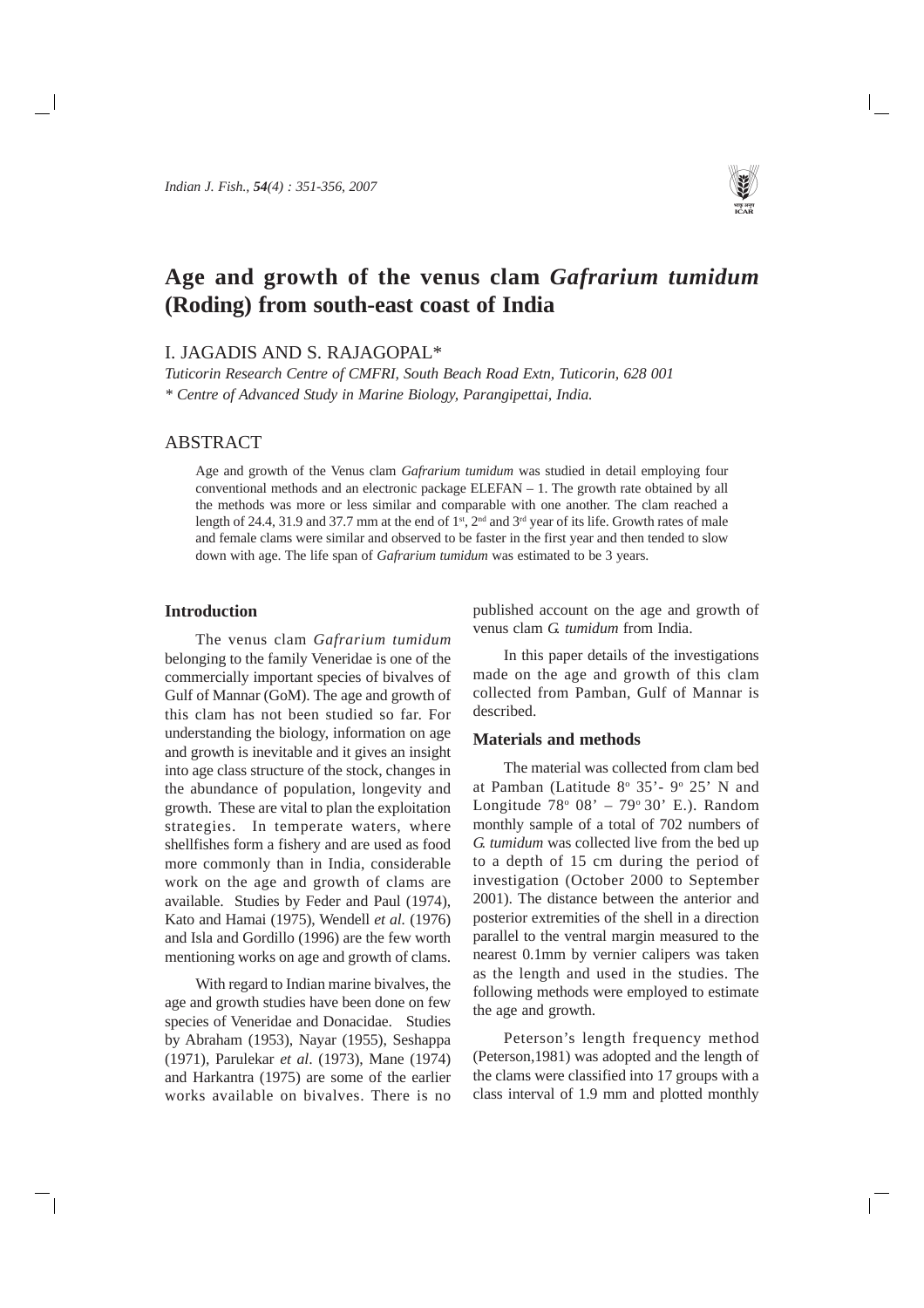and the progressive modes were traced for both the sexes separately. Each year's growth rate was calculated and added to arrive at respective years' growth rates. The Probability plot method (Harding, 1949; Cassie, 1954) of separating the polymodal length frequency distribution has been used to find out the modal lengths of different year classes.

The mathematical model derived by von-Bertalanffy (1938) was used to calculate the length of the clam at a given time and the von-Bertalanffy's growth equation (VBG) was developed. This equation gives a linear relationship between length, at time t and  $t + x$ and is expressed as:  $L_t = L_{\infty} (1-e^{-k(t-t_0)})$ . Ford Walford graph was constructed for *G. tumidum* by plotting  $L_{t}$  + l against  $L_{t}$ , where  $L_{t}$  is the length of animal at a specific age (Walford, 1946). From the straight line obtained from the  $L_{t}$  against  $L_{t}$  + 1 graph, when intersected by a  $45^{\circ}$  diagonal from the origin, the L<sub>∝</sub> value was obtained. Growth parameters were estimated using FiSAT-1 software (Gayanilo *et al*., 1996). L∝, K values and the best fitting curve were estimated.

## **Results**

## *Length frequency method*

Length frequency analysis of male *G. tumidum* showed that fresh recruitments to the population appeared in January '01. The earlier mode during November '00 in 19.5 – 21.3 mm was traced to  $34.7 - 36.5$  mm group during June '01 recording 15.2 mm growth in 7 months time which showed 26.06 mm growth in the first year. This growth in 25.2 -27.0 mm group during April '01 was traced to 34.7- 36.5 mm group in March '02 recording a growth of 8.14 mm for 12 months, which was added to the  $1<sup>st</sup>$  year growth to become 34.20 mm in the  $2<sup>nd</sup>$  year. The growth in 32.8-34.6 mm group during January '01 was traced to 34.7-36.5 mm during June'01 recording 1.9 mm in 5 months. Hence, the growth rate for  $3<sup>rd</sup>$  year was 4.56 mm, which was added to the second year growth to obtain  $38.76$  mm during  $3<sup>rd</sup>$  year.

In the case of females of *G. tumidum*, earlier modes in 11.9-13.7 mm size group during January '01 were traced to 34.7-36.5 mm during December '01 recording 22.8 mm growth in 11 months period, which showed a growth of 24.87 mm in the first year. This growth in 23.5-25.1 mm group during January '01 was traced to 32.8-34.6 mm during next January recording 9.5 mm growth. This was added to the first year growth to become 34.37 mm in the  $2<sup>nd</sup>$  year end. This growth in 32.8-34.6 mm during January was traced to 34.7-36.5mm group during June recording 1.9 mm in 5 months period. Hence, the growth rate for 3rd year was 4.56 mm, which was added to the second year growth to obtain 38.93 mm at the end of 3rd year.

#### *Months mode curve*

Growth curves for both the sexes were plotted (Fig. 1 a,b.). Growth in second and third



Fig. 1a. Growth of *G. tumidum* based on scatter diagram of months mode (Male)



Fig. 1b. Growth of *G. tumidum* based on scatter diagram of months mode (Female)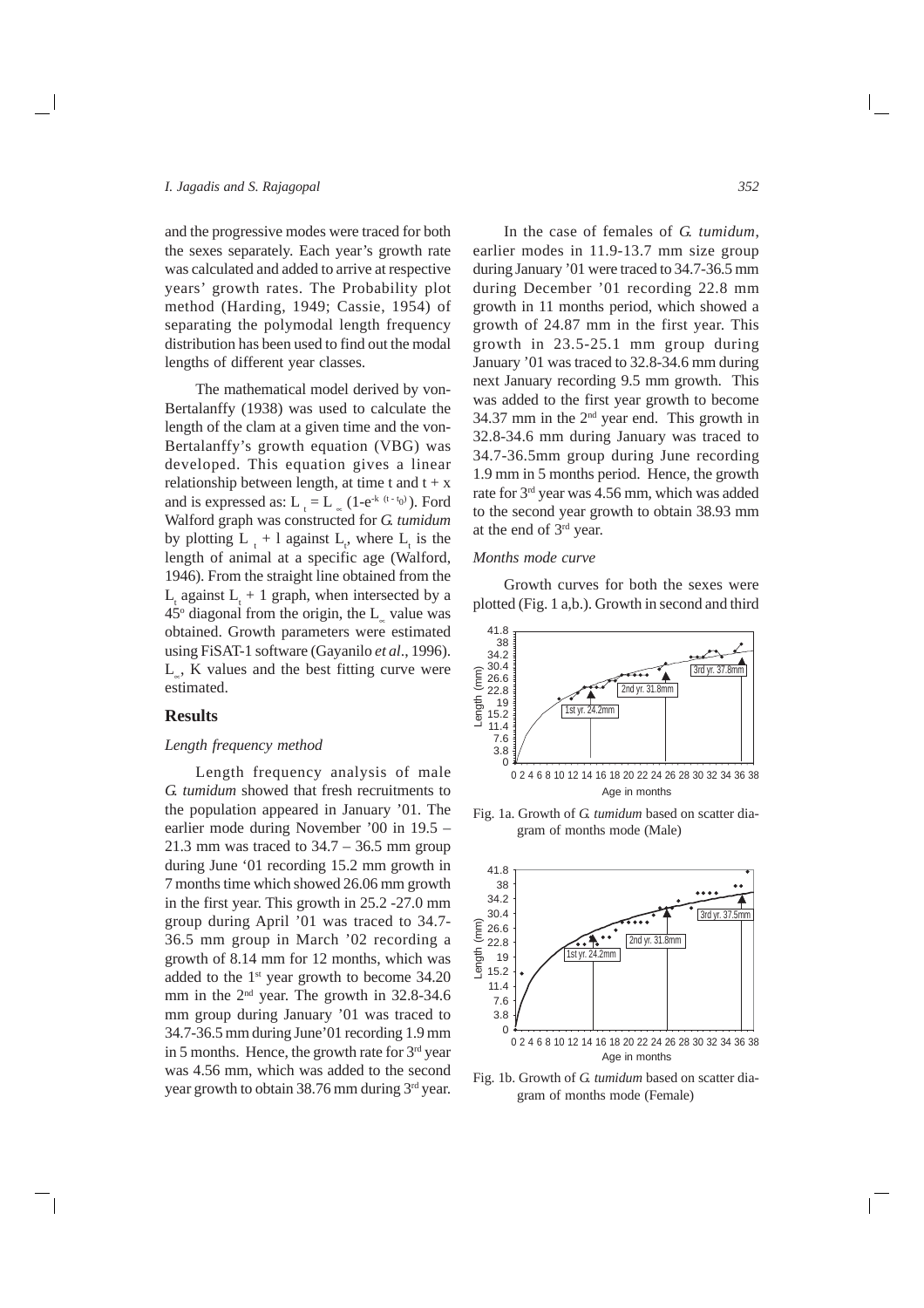years were estimated approximately because of the clumping of modes in the higher size groups due to slow growth rates. The average growth rate for the first year for male was 26.06 mm, which got reduced to 8.1 and 4.6 mm respectively in the second and third years and for females the growth rate for the first year was 24.9 mm, which got reduced to 9.5 and 4.6 mm in the second and third years. Hence, from the estimates made separately for males and females of *G. tumidum* it is concluded that the life span of this clam appears to be 3 years.

#### *Probability plot method*

Based on the data, the males of *G. tumidum* showed a growth of 24.39 mm in the first year, 31.99 mm in the second and 37.69 mm in the third year and for females it was 24.39 mm in the first year, 31.8 mm in the second and 37.12 mm in the third year (Fig. 2 a,b).



Fig. 2a. Probability plot showing length attained by *G. tumidum* (Male) in different years



Fig. 2b. Probability plot showing length attained by *G. tumidum* (Female) in different years

## *von-Bertalanffy's equation*

von-Bertalanffy's equation for growth in *G. tumidum* may be given as:

for males

 $L_t = 54.79$  [ 1-e <sup>0.2877</sup> (t +1.0473.)] for females

 $L_t = 50.666$  [ 1-e<sup>0.3313</sup> (t +0.9819)]

By using this equation, L ∝ was found to be 54.79mm for males and 50.67mm for females, age at the origin of the growth curve was 1.0473 for males and 0.9819 for females and coefficient of katabolism was 0.2877 for males and 0.3313 for females. It is estimated that the clams attained 24.39 mm in the first year, 31.99 and 37.69 mm and 31.80 and 37.1 mm in the second and third years respectively for males and females (Fig. 3a, b.)



Fig. 3a. Theoretical growth curve fitted with von-Bertalanffy's equation *G. tumidum* (Male)



Fig. 3b. Theoretical growth curve fitted with von-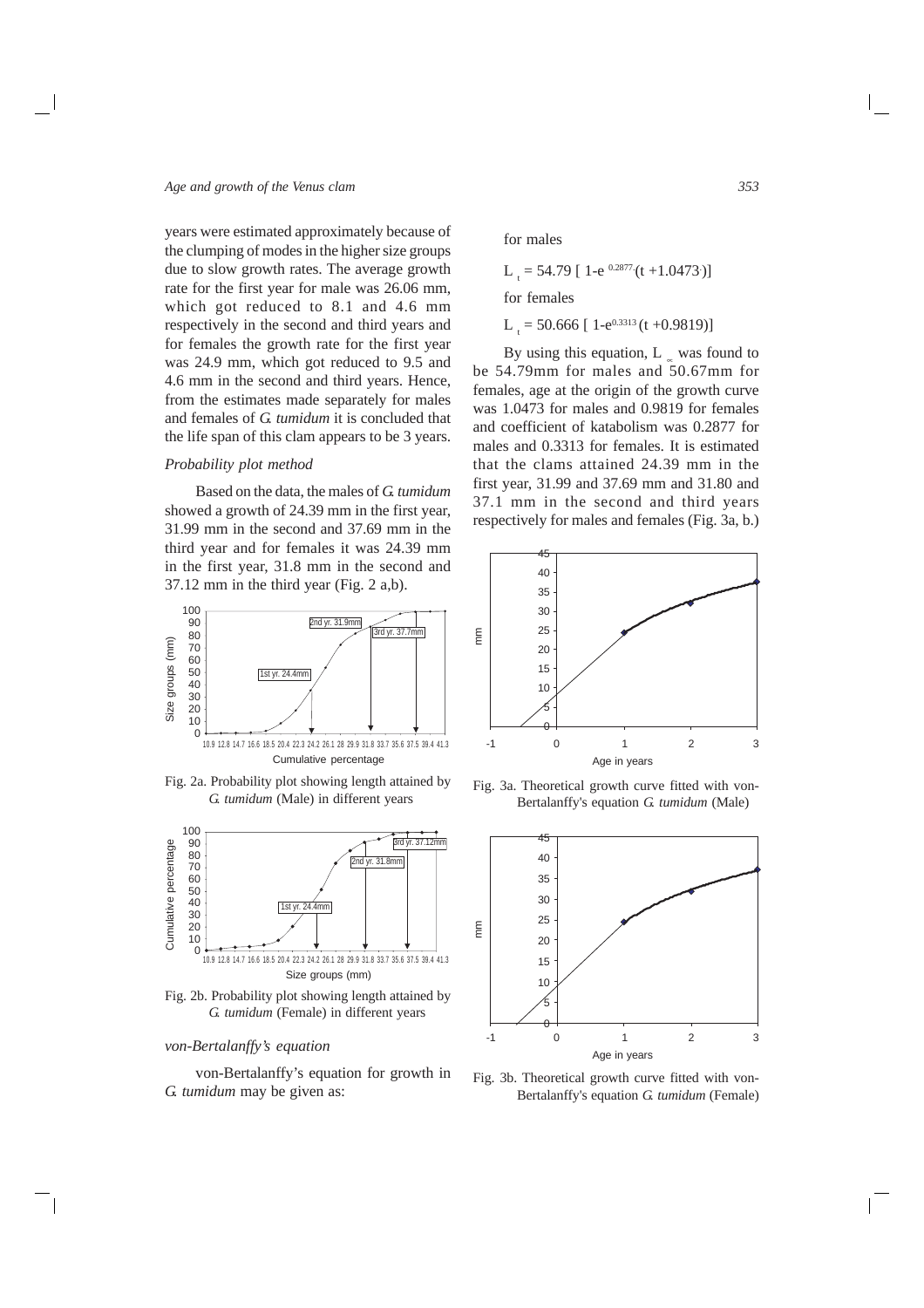#### *I. Jagadis and S. Rajagopal*

#### *Ford Walford graph*

The straight line obtained from the  $L<sub>i</sub>$ against L  $_{t}$  + 1 graph, when intercepted by a 45<sup>o</sup> diagonal from the origin, indicated the L value of 55.0 mm for males and 50.5 mm for females of *G. tumidum* (Fig. 4a, b) and the life span appears to be three years.



Fig. 4a. Ford-Walford graph (Male)



Fig. 4b. Ford-Walford graph (Female)

# *FiSAT*

Using the ELEFAN -1 package, the growth parameters were worked out for male and female *G. tumidum* and presented (Figs. 5 a, b, c, d). The  $L \propto$  for male and female was arrived at as 52.0 and 50.6 mm and 'K' value was 0.359 and 0.320 respectively.

# **Discussion**

The age and growth estimation of *G. tumidum* has been done through several methods so that the outcome of one method will act as a check and control over the other. The results obtained by various methods showed more or less similar growth for the males and females (Table 1 & 2). The growth parameters obtained for *G. tumidum* by various methods are given in Table 3.



Fig. 5a. Powel-Wetherall Plot for males of *G. tumidum*



Fig. 5b.Scan of 'K' values for males of *G. tumidum*



Fig. 5c. Powell - Wetheral Plot for females of *G. tumidum*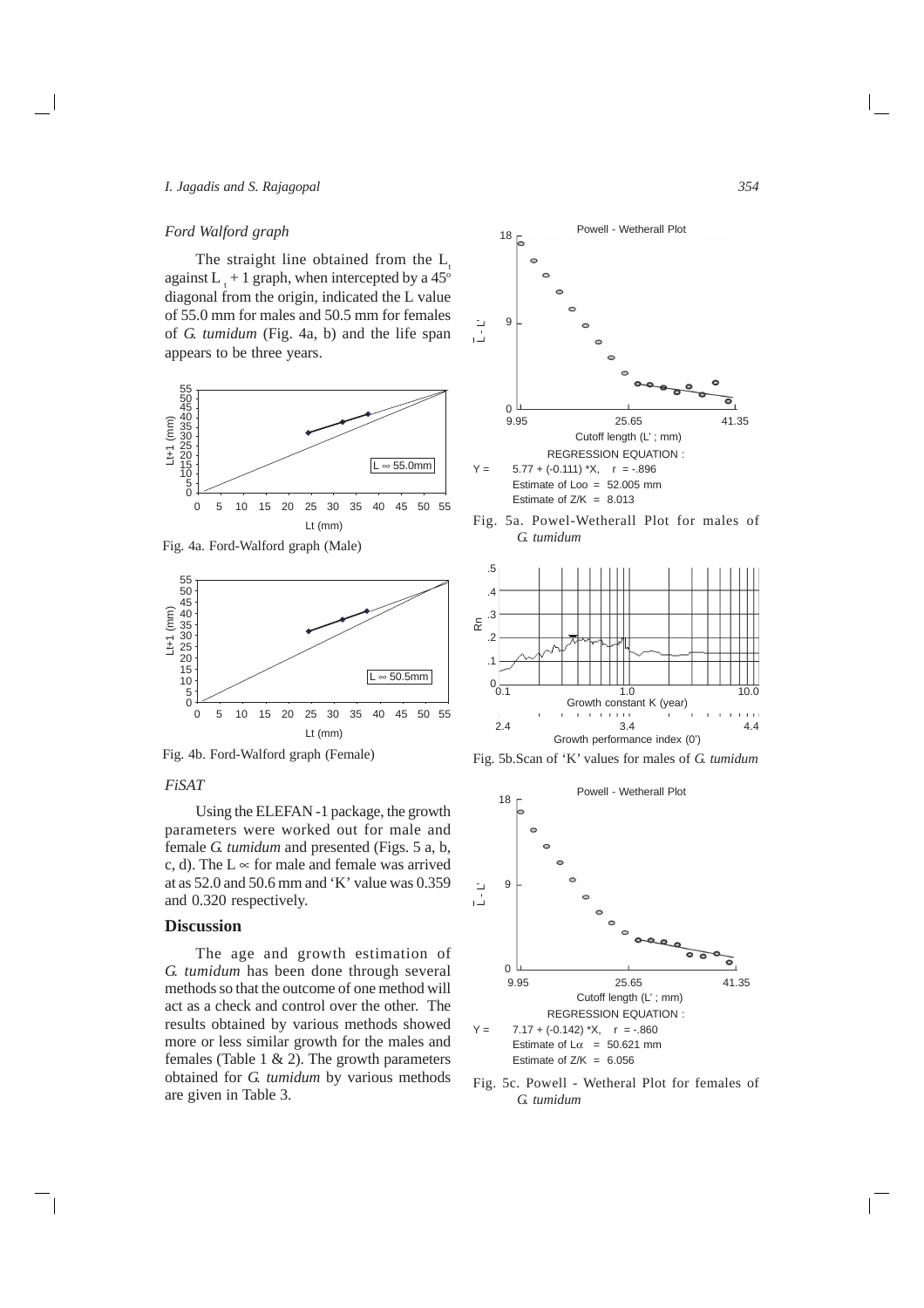

Fig. 5d. Scan of 'K' values females of of *G. tumidum*

Kasinathan (1983) in *Katelysia opima* (26.6; 36.6 and 43.2mm), and Jayabal and Kalyani (1986) in *Meretrix meretrix* (47.0 and 61.5mm) are in conformity with the present results. The findings of John (1980) in *Anadara rhombae,* an arcid clam and on donacid clams like *Donax cuneatus* of Miriya Bay, Ratnagiri (Thalikedkar, 1978); Nayar (1955) and Victor (1985) in *Donax cuneatus* of Mandapam and Madras beaches also correspond with the present results.

TABLE 1: *Growth (mm) obtained by different methods employed for male* G. tumidum

| Methods employed           | First year | Second year | Third year |
|----------------------------|------------|-------------|------------|
| Arithmatic probability     | 24.39      | 31.99       | 37.69      |
| von-Bertalanffy's equation | 24.387     | 31.986      | 37.69      |
| Peterson's method          | 26.06      | 34.20       | 38.76      |
| Months mode curve          | 24.20      | 31.80       | 37.88      |

TABLE 2: *Growth (mm) obtained by different methods employed for female* G. tumidum

| Methods employed           | First year | Second year | Third year |
|----------------------------|------------|-------------|------------|
| Arithmetic probability     | 24.39      | 31.80       | 37.12      |
| von-Bertalanffy's equation | 24.391     | 31.798      | 37.118     |
| Peterson's method          | 24.87      | 34.37       | 38.93      |
| Months mode curve          | 24.20      | 31.80       | 37.50      |

TABLE 3: *Growth parameters obtained for* G. tumidum *by various methods*

| Method       | <b>Sex</b> | $\propto$ | К                        |                          |  |
|--------------|------------|-----------|--------------------------|--------------------------|--|
|              | Male       | 54.79     | 0.2877                   | 1.0473                   |  |
| <b>VBGF</b>  | Female     | 50.67     | 0.3313                   | 0.9819                   |  |
|              | Male       | 52.0      | 0.359                    |                          |  |
| <b>FiSAT</b> | Female     | 50.6      | 0.320                    | $\overline{\phantom{a}}$ |  |
|              | Male       | 55.0      | $\overline{\phantom{0}}$ |                          |  |
| Ford Walford | Female     | 50.50     | $\overline{\phantom{a}}$ |                          |  |
|              |            |           |                          |                          |  |

In the present observations, *G. tumidum* revealed faster growth rate in the first year of age when compared to the subsequent years. Wilbur and Owen (1964) reported that the decrease in the relative growth with an increase in age is known in bivalves. Brown (1957) stated that specific growth rate declines more and more slowly as the organisms' increase in age. Seshappa (1971) and Harkantra (1975) showed that the young ones exhibit greater growth rate. The observations of Rao (1952), Mane (1976) and Kalyanasundaram and

Taking into consideration the results obtained by various methods of estimation on *G. tumidum*, it can be concluded that the growth rate is faster in the first year of its life and slows down as the age increases. The life span appears to be around three years.

## **Acknowledgements**

This study formed the part of the senior author's Ph. D. thesis. He wishes to record his deep sense of thanks to the Director, CMFRI, Kochi, for his kind help and facilities. He also